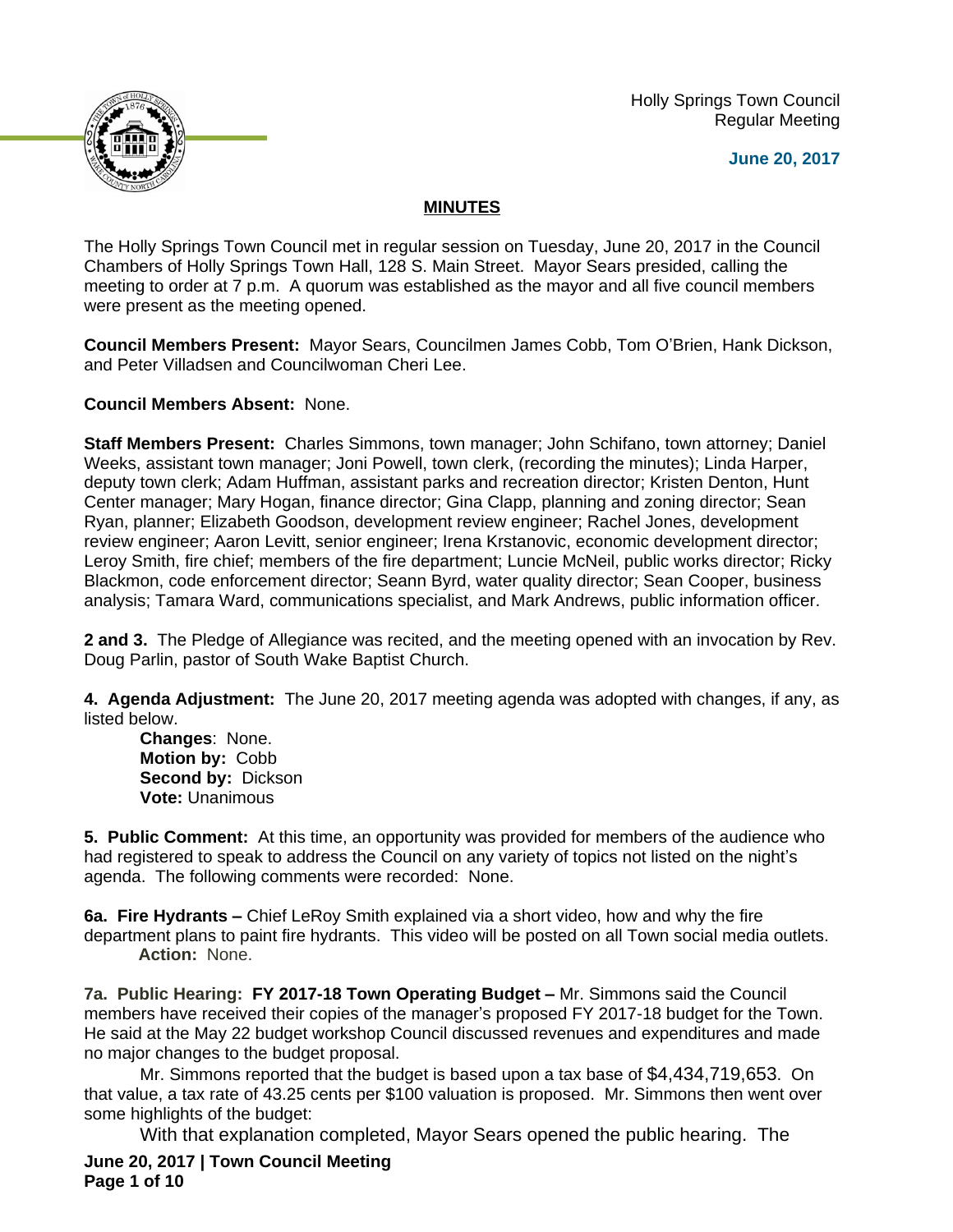following input was recorded: None.

There being no input, the public hearing was closed. **Action #1:** The Council approved a motion to adopt Ordinance 17-05 establishing the FY 2017-18 operating budget for the Town of Holly Springs.

**Motion by:** Lee Second by: Cobb **Vote:** Unanimous. *A copy of the Ordinance 17-05 is attached to these minutes.*

**Action #2:** The Council approved a motion to adopt Ordinance 17-06 setting the FY 2017- 18 water and sewer rates.

**Motion by:** Cobb **Second by:** Dickson **Vote:** Unanimous. *A copy of the Ordinance 17-06 is attached to these minutes.*

**7b. Public Hearing: Annexation Ordinance A16-03 –** Ms. Clapp said the Town has received a petition for voluntary annexation of 10.561 +/- acres located along Sunset Lake Road. The property owners are Betty Herndon, Leo Harris, Mary Harris, Phillip Harris, The Peterson Center LLC, and James Mangum. The property is contiguous with city limits. The petition meets all the statutory requirements for annexations.

With that explanation completed, Mayor Sears opened the public hearing. The following input was recorded: None.

There being no input, the public hearing was closed.

**Action:** The Council approved a motion to adopt Annexation Ordinance A16-03, annexing 10.561 -/+ acres owned by Betty Herndon, Leo Harris, Mary Harris, Phillip Harris, The Peterson Center LLC, James Mangum, and more particularly described as Wake County Pin's: 0750.04-72- 8228; 0750.04-72-3712; 0750.04-72-5769; 0750.04-72-5651; 0750.04-72-4398; 0750.04-72-6008; 0750.04-72-8026, into the corporate limits of the Town of Holly Springs.

**Motion by:** Dickson Second by: Cobb **Vote:** Unanimous. *A copy of the Annexation Ordinance A16-03 is attached to these minutes.*

**7c. Public Hearing: Special Exception Use, 16-SEU-10 and Development Plan, 16-DP-17, Peterson Station at Sunset Lake –** Mr. Ryan said that in 2009, the Town adopted UDO Section 3.02 C. Mixed Use Option to promote and guide integrated, diverse, but compatible uses into a single development that is defined by unique and innovative design and pedestrian-friendly features. Due to the introduction of residential land uses into commercial zoning districts, the unique and sometimes complex design considerations of traditional mixed-use development, and to ensure mixed use projects are appropriately located, the Mixed Use Option is considered a Special Exception Use.

In association with the Special Exception Use, a development plan has been submitted for a mixed use project consisting of both residential and nonresidential land uses. The proposal includes three vertical mixed use buildings (buildings containing ground floor nonresidential land uses and upper level residential land uses) and two stand-alone residential apartment buildings 310 apartment units are proposed with a gross density of 16.43 units per acre. The project has been designed to fulfill the goals of the Mixed Use Option in the LB: Local Business district – commercial storefronts located along the main pedestrian walkways, integrated mixed use buildings, parking to the side and rear of buildings, and central common open space for the residents and customers of businesses.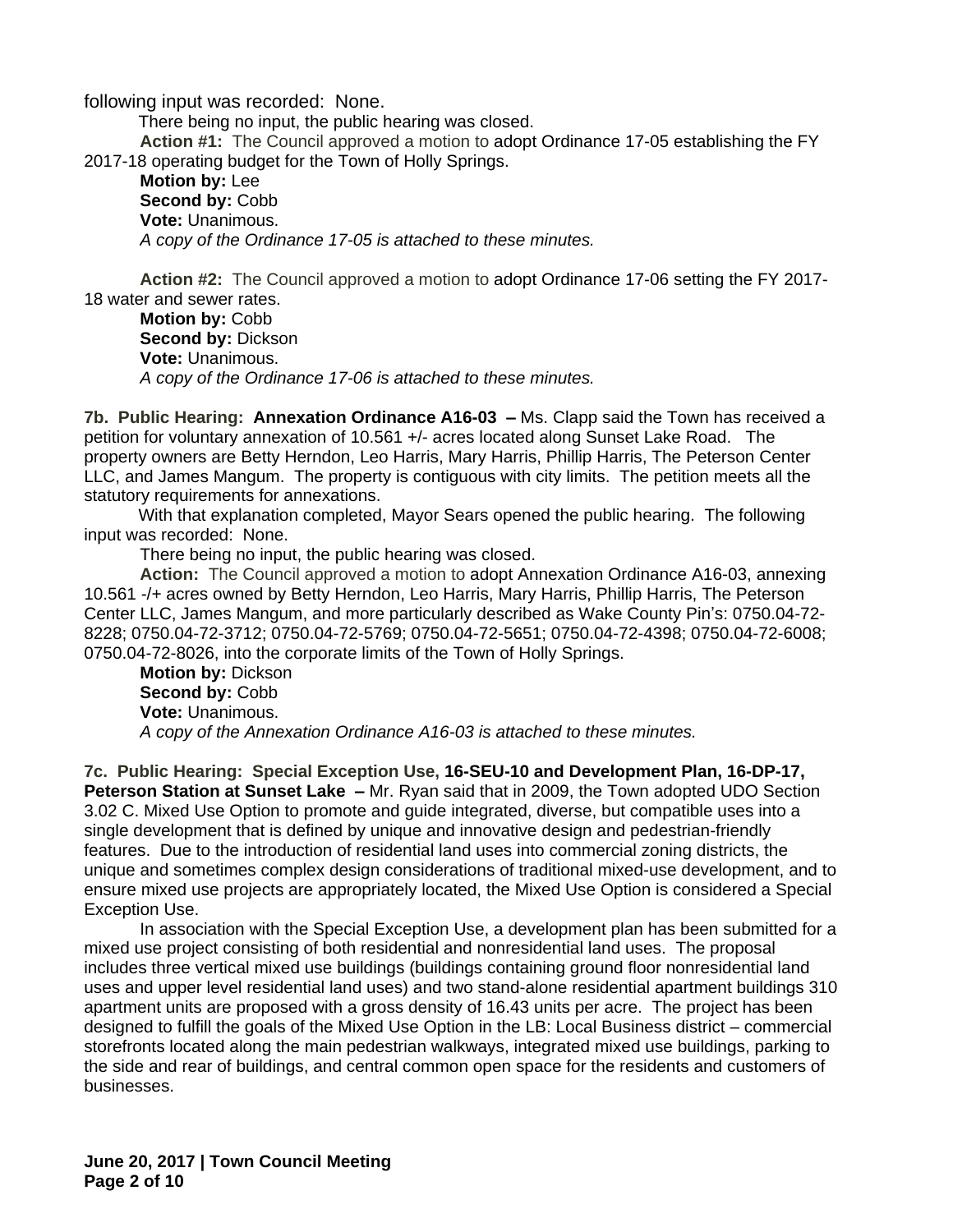With that explanation completed, Mayor Sears opened the public hearing. The following sworn testimony and evidence was submitted by those who had been administered the oath by the deputy town clerk:

Jeff Peterson, 121 Morgan Pond Road -- Mr. Peterson addressed the Council to explain that he is one of the owners of the property and is a longtime resident of this area. He said he wants to do a nice project and intends to keep the project local. He lives a half mile away from this site and he will have his own business located there.

Chet VanFossen, 325 Silver Bluff -- As architect of the project, Mr. VanFossen said this project will be beautiful and exciting and he detailed the design of the project.

Councilman Dickson asked what the build-out was expected to be. Mr. VanFossen said between nine and 12 months from approval.

Tom Spaulding, Spaulding and Norris, 972 Trinity Road in Raleigh – Mr. Spalding addressed detention pond.

Thomas Archer, 5808 Faringdon Place, Raleigh – Mr. Archer addressed the transportation analysis. The approved TIA was assumed on a 300 multi-family complex with 10,000 square feet of office, 15,000 square feet of retail space and 15,000 square feet of restaurant space with a build out of 2020. Recommendations of the study were to install a traffic signal at Sunset Lake Road at Stepheson Road when warranted and provide exclusive turn lanes for each approach.

Laura Holloman of Spaulding & Norris – Ms. Holloman said the project meets the UDO requirements; parking and landscaping standards and the Northeast Gateway Plan. She added that this project deserves to be in Holly Springs. When completed, she said, Peterson Station would be the third highest taxpayer in Holly Springs and an employment center.

Brisesh Suhag, 8938 Turner Drive – He said his basic issue is the challenge of the double lane going to single lane and turning. He said he would have to go up and make a U-turn.

Jenny Appleton, 4600 Sunset Lake Road - Ms. Appleton said she was concerned about the divided median that will block Turner Drive. She said she understands the safety and aesthetics of raised divided median but U-turn space needs to be provided. It is not now. Sunset Lake Road is busy at rush hour. The divided median could be made a left turn lane instead and it would be better for everyone.

Maria Serrano, 8904 Turner Drive – Ms. Serrano said she, too, is concerned about the median and U-turns. The median will prevent a left turn out of her subdivision.

Mayor Sears asked Ms. Parrish to address the issue of the median. Ms. Parrish explained that ultimately the road is planned to have a median, and this project will provide a portion of it. She said there is an option where the Town could take a fee in lieu of construction and put the median later with widening and a left turn lane.

Courtney Patterson,108 Evening Storm Place – Ms. Patterson spoke for the Sunset Point HOA. She said they are not opposed to the project but would appreciate consideration of resident input regarding the median.

Van Crandall, Lake Edge Drive – Mr. Crandall suggested the Town charge the developer for improvements on both sides of the road and a fire station.

There being no further testimony, the public hearing was closed**.**

Councilman Cobb said he favored the fee in lieu option, if the developer would be amenable. He added that the funds could be put with any raised in a transportation bond for the whole project to be completed.

Councilman Dickson said he felt there should be transportation and pedestrian connection to parcels north of the project.

**Action #1:** The Council approved a motion to adopt Resolution #17-28 to make and accept the findings of fact for Special Exception Use (16-SEU-10); Variance of Development Standards (17-VARTC-01); and Waiver for Architectural and Design Requirements (16-WAV-36), as submitted by Spaulding & Norris, as specified in exhibit A.

**Motion by:** Villadsen Second by: Cobb **Vote:** Unanimous.

**June 20, 2017 | Town Council Meeting Page 3 of 10**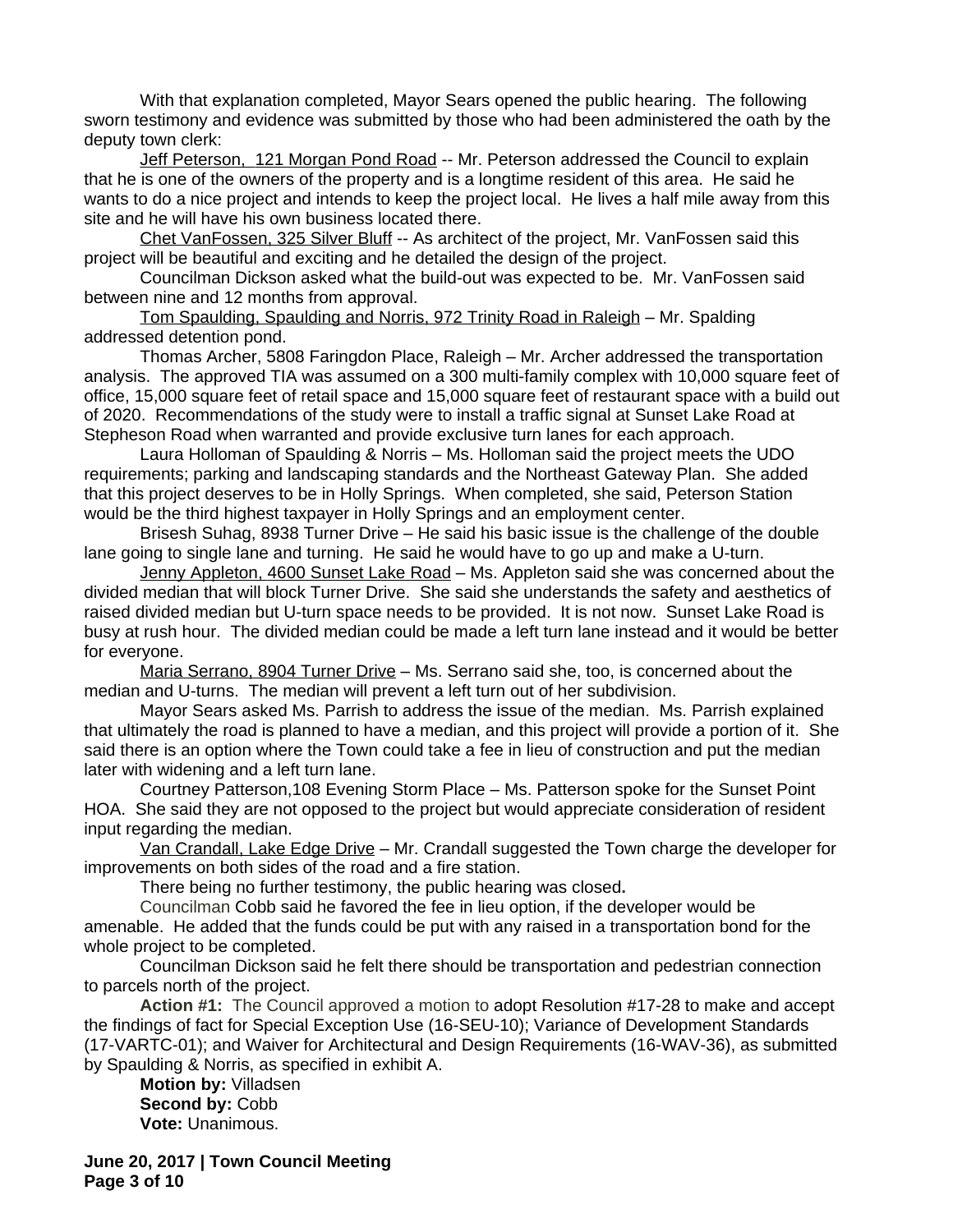*A copy of Resolution 17-28, Special Exception Use Petition #16-SEU-10 findings of fact is attached to these minutes.*

**Action #2:** Having made findings of fact that the project meets the requirements to be granted a Waiver of Regulations of UDO, the Council approved a motion to approve a waiver of UDO Section 3.08 Architectural & Site Design Requirements (16-WAV-36) in association with development petition #16-DP-17 for Peterson Station at Sunset Lake, as submitted by Spaulding & Norris.

**Motion by:** Cobb **Second by:** O'Brien **Vote:** Unanimous.

**Action #3:** Having made findings of fact that the project meets the requirements to be granted a variance, the Council approved a motion to approve Variance Petition 17-VARTC-01: A variance from the Unified Development Ordinance Section 3.02, B., 8., a., (1) LB Local Business District, Outdoor Operations, to allow for outdoor seating to be located in the front yard along Sunset Lake Road (thoroughfare) adjacent to buildings A, B, & C.

**Motion by:** Dickson **Second by:** O'Briend **Vote:** Unanimous.

**Action #4:** Having made findings of fact that the project meets the requirements to be granted a Special Exception Use, the Council approved a motion to approve Special Exception Use #16-SEU-10 as specified in Unified Development Ordinance Section 3.02 LB: Local Business to allow for a Mixed Use Development in the LB: Local Business District and Development Plan #16- DP-17 for Peterson Station and Sunset Lake as submitted by Spaulding & Norris, PA, Project Number 835-16, dated Revised 05/15/2017 for the properties located at 8811 Stephenson Rd; 0, 4721, 4725, 4729, 4737; 4745, 4749 Sunset Lake Rd; & 309 Shadow Mist Ct, Wake County PINs 0750721531, 0750723712, 0750724398, 0750725651, 0750725769, 0750726008, 0750728026; 0750728228; & 0750728613 (portion of), with the following conditions:

## **Special Exception Use Conditions:**

1. All operations must adhere to the evidence submitted by the applicant as stated in the findings of fact submitted and those findings of fact specified by the Town Council in conjunction with 16- SEU-10.

## **Development Plan Conditions:**

- 1. Buildings A and B shall be the first buildings constructed in order to achieve the mixed use nature of this project.
- 2. In accordance with UDO Section 3.08 A. 4. C. Gateway Feature, this project is located at an intersection, which is designated as a gateway in the Comprehensive Plan. A gateway feature shall be constructed in connection with the development of this project. Prior to issuance of a building permit, detailed design specifications shall be submitted to the Department of Planning and Zoning for review and the Town Council for approval.
- 3. No signs shall be approved without the approval of a Master Sign Plan.
- 4. This project will be required to meet the Town of Holly Springs NPDES Ph. II Post Construction Stormwater Ordinance.
- 5. Any new traffic signal that is required must be monocurve mast arm signal pole design.
- 6. The following items must be addressed prior to the first construction drawing submittal:
	- a. The site lighting plan must be submitted to the Department of Planning & Zoning with the first review of construction drawings
	- b. All items listed on the Stormwater Submittal Checklist, Form #16003, must be included.
	- c. A flood study will be required to meet the Town's policy for Hydrologic Basin Models (Town Policy - P-018). The approved Windward Pointe flood study will need to be updated to

**June 20, 2017 | Town Council Meeting Page 4 of 10**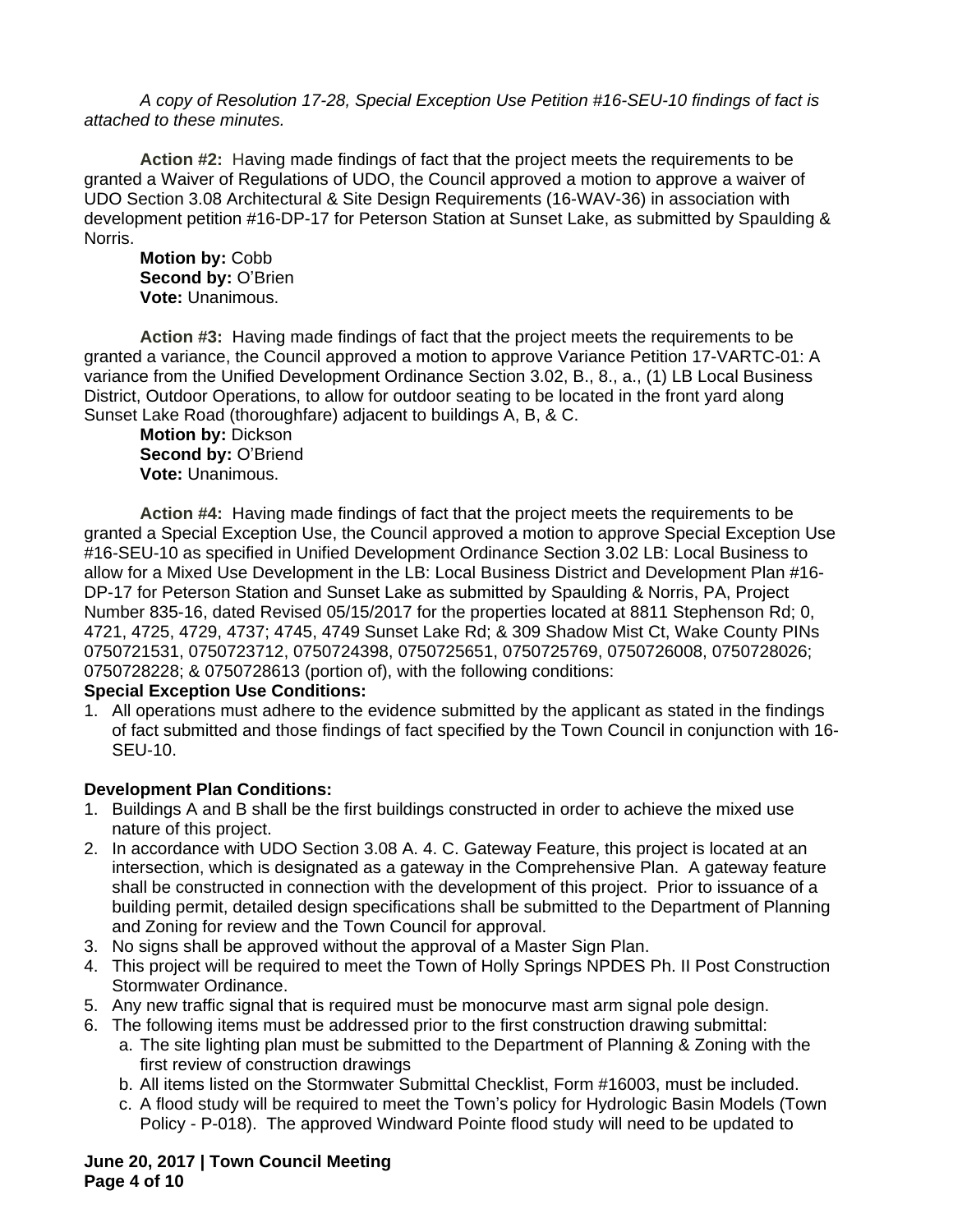reflect this project and will need to demonstrate that development of the site will not raise established flood levels. Retention or detention may be required to accomplish this.

- d. A fee-in-lieu is required for the portion of the median that is not installed at the time of construction. Provide the design and cost estimate for this portion of median with your first construction drawing submittal and payment will be due at the time of approval.
- e. Thoroughfares, collectors and boulevards will require a calculated pavement design. This may result in a pavement cross section bigger than the specified minimum. The pavement design will also require NCDOT approval. The most restrictive cross-section between the minimum design, calculated pavement design, Triassic design, and NCDOT design will apply.
- f. Documentation in the form of a recorded plat must be provided for any required offsite rightof-way.
- g. Documentation in the form of a recorded plat must be provided for any required offsite sewer easements.
- h. This project is located in an area that could potentially meet town water system pressure requirements at the ground level but could result in low pressures for multi-story buildings. Verify whether you will need a booster pump or other modifications to your water service to serve your project with needed pressure suitable for your usage.
- i. Verify that the median shown on Sunset Lake Road includes Bermuda sod.
- 7. The following items must be addressed prior construction drawing approval:
	- a. Approval of Stormwater Management Plan is required prior to issuance of a land disturbance permit or construction drawing approval.
	- b. Payment of the Stormwater Fee-in-Lieu will be required.
	- c. Stormwater sureties are required on this project. A performance surety in the form of a bond, letter of credit or cash is required in the amount of 125% estimated construction cost of the stormwater BMP prior to the preconstruction meeting and a maintenance surety in the form of a cash escrow account in the amount of 35% the actual construction cost of the BMP is required at the end of the performance monitoring period for the project.
	- d. A fee-in-lieu of the required landscaping for the Sunset Lake Road median must be paid.
	- e. A fee-in-lieu of upgrades will be required for this project for the downstream Pump Station and associated force main.
- 8. A fee-in-lieu of upgrading the downstream lines will be required as outlined in the sewer study in the amount of \$127,082.38.
- 9. A fee-in-lieu of median construction for the portion along the project frontage on Sunset Lake Road will be required.
- 10. Developer will provide a cross-access easement to the northern properties for a future access if needed.

**Motion by:** Dickson Second by: Cobb **Vote:** Unanimous.

**7d. Public Hearing: Special Exception Use, 17-SEU-01, 408 Grigsby Avenue - Mr. Ryan said** in December of 2015, the Town Council adopted an amendment to the Unified Development Ordinance regarding future land uses and appropriate residential densities in the Town's Village District. The Department of Planning & Zoning is gearing up for an update to the Town's Village District Area Plan and preparing an implementation program to bolster development interest and to align development proposals with the Town's plan for the area. During this evaluation period, all new single-family homes in the R-10 and R-15 residential zoning districts are required to obtain approval through the Special Exception Use process so that the development of that parcel can be evaluated through the Special Exception Use findings of fact to ensure that it is appropriate for the neighborhood.

He said the applicant is requesting Special Exception Use approval for one single-family dwelling located at 408 Grigsby Avenue. Since the parcel is zoned R-10 Residential and is located

**June 20, 2017 | Town Council Meeting Page 5 of 10**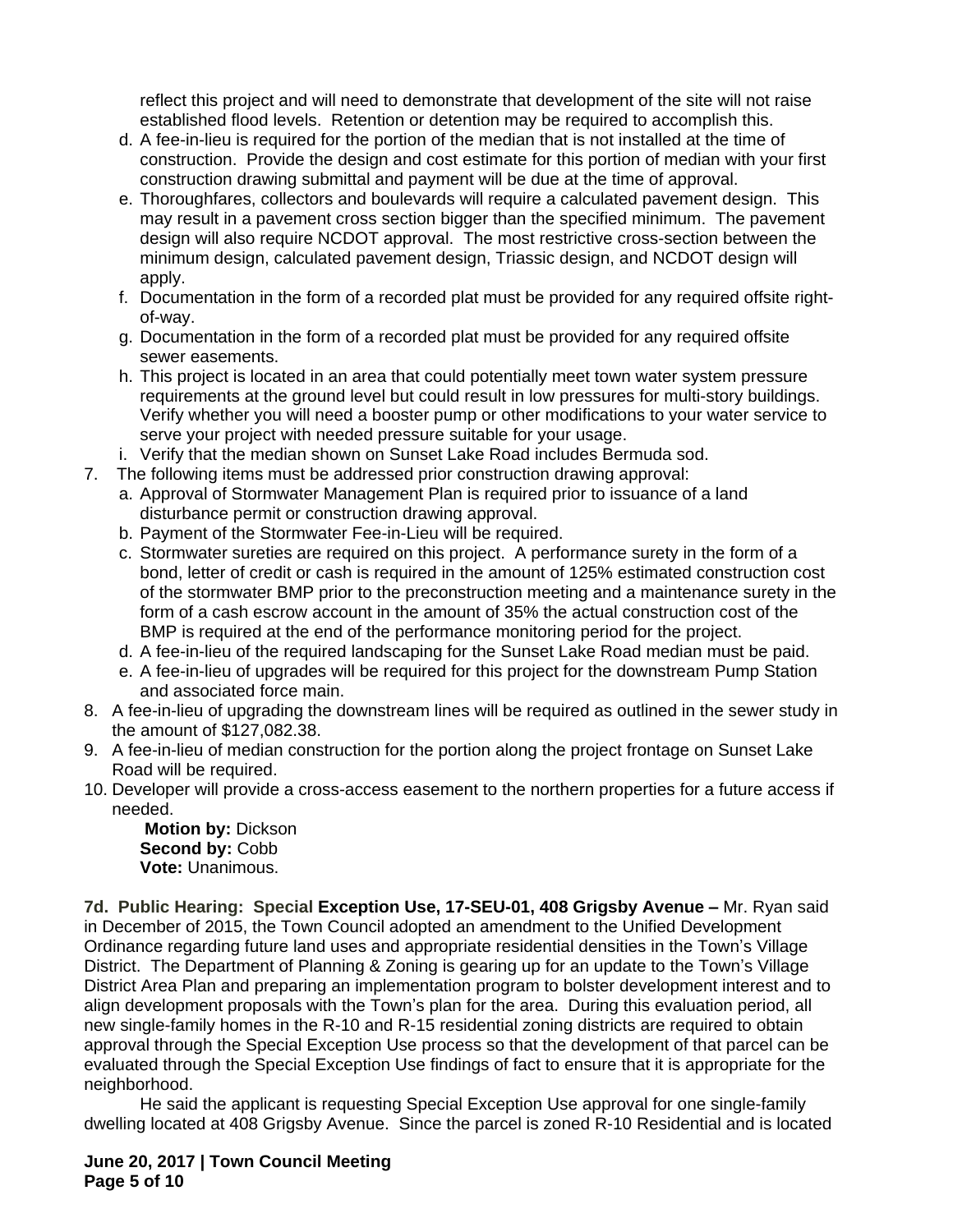within the boundaries of the Village District Area Plan, a Special Exception Use is required to evaluate the appropriateness of a single-family home in this location

With that explanation completed, Mayor Sears opened the public hearing. The following sworn testimony and evidence was submitted by those who had been administered the oath by the deputy town clerk: None

There being no testimony, the public hearing was closed**.**

**Action #1:** The Council approved a motion to make and accept the findings of fact to be recorded in the minutes for Special Exception Use Petition #17-SEU-01 408 Grigsby Avenue to allow for one (1) single family dwelling within the adopted Village District Area Plan boundary as indicated in the Comprehensive Plan, in the R-10 District at the property located at 408 Grigsby Avenue, Wake County PIN 0649907448, as submitted by Thompson & Associates.

**Motion by:** Dickson **Second by:** Cobb **Vote:** Unanimous. *A copy of Special Exception Use Petition #17-SEU-01 findings of fact is attached to these* 

*minutes.*

**Action #2:** Having made findings of fact that the project meets the requirements to be granted a Special Exception Use, the Council approved a motion to approve Special Exception Use Petition #17-SEU-01 408 Grigsby Avenue to allow for one (1) single family dwelling within the adopted Village District Area Plan boundary as indicated in the Comprehensive Plan, in the R-10 District at the property located at 408 Grigsby Avenue, Wake County PIN 0649907448, as submitted by Thompson & Associates, with the following conditions:

- 1. All operations must adhere to the evidence submitted by the applicant as stated in the findings of fact submitted and those findings of fact specified by the Town Council in conjunction with 17-SEU-01.
- 2. Minor modifications to the height, bulk, orientation of the structure on the lot, location of the structure on the lot, and site design may be authorized by the Director of Planning & Zoning. If the Director determines that the proposed minor modifications are of such a nature as to adversely impact the purpose or intent of this approval, the petitioner shall be required to file a new petition for Special Exception Use approval.
- 3. Prior to issuance of Building Permit, the following must be completed:
	- a. Documentation in the form of a recorded plat showing the cross-access easement will be required with the building permit for this house.

**Motion by:** Cobb **Second by:** Dickson **Vote:** Unanimous.

**7e. Public Hearing: S. Main Street Downtown Development Investment Agreement –** Ms. Krstanovic said the Town has received a request for Downtown Development Investment by Crown Builders and Developers of NC, LLC for the property located at S. Main Street and W. Elm Street. In accordance with the Town's DDI Policy, the applicant has requested that all Town development related fees be waived and to be reimbursed up to \$25,000 for public infrastructure that is required to be upgraded and added as a part of the development plan approval for the development of the property into townhomes.

With that explanation completed, Mayor Sears opened the public hearing. The following input was recorded: None.

There being no input, the public hearing was closed.

**Action:** The Council approved a motion to enter into a Downtown Development Investment Agreement with Crown Builders and Developers of NC, LLC for the property located at S. Main Street and W. Elm Street in Holly Springs to reimburse certain Town development fees in the amount of \$60,000 and to reimburse up to \$25,000 in public infrastructure improvements.

**Motion by:** O'Brien

**June 20, 2017 | Town Council Meeting Page 6 of 10**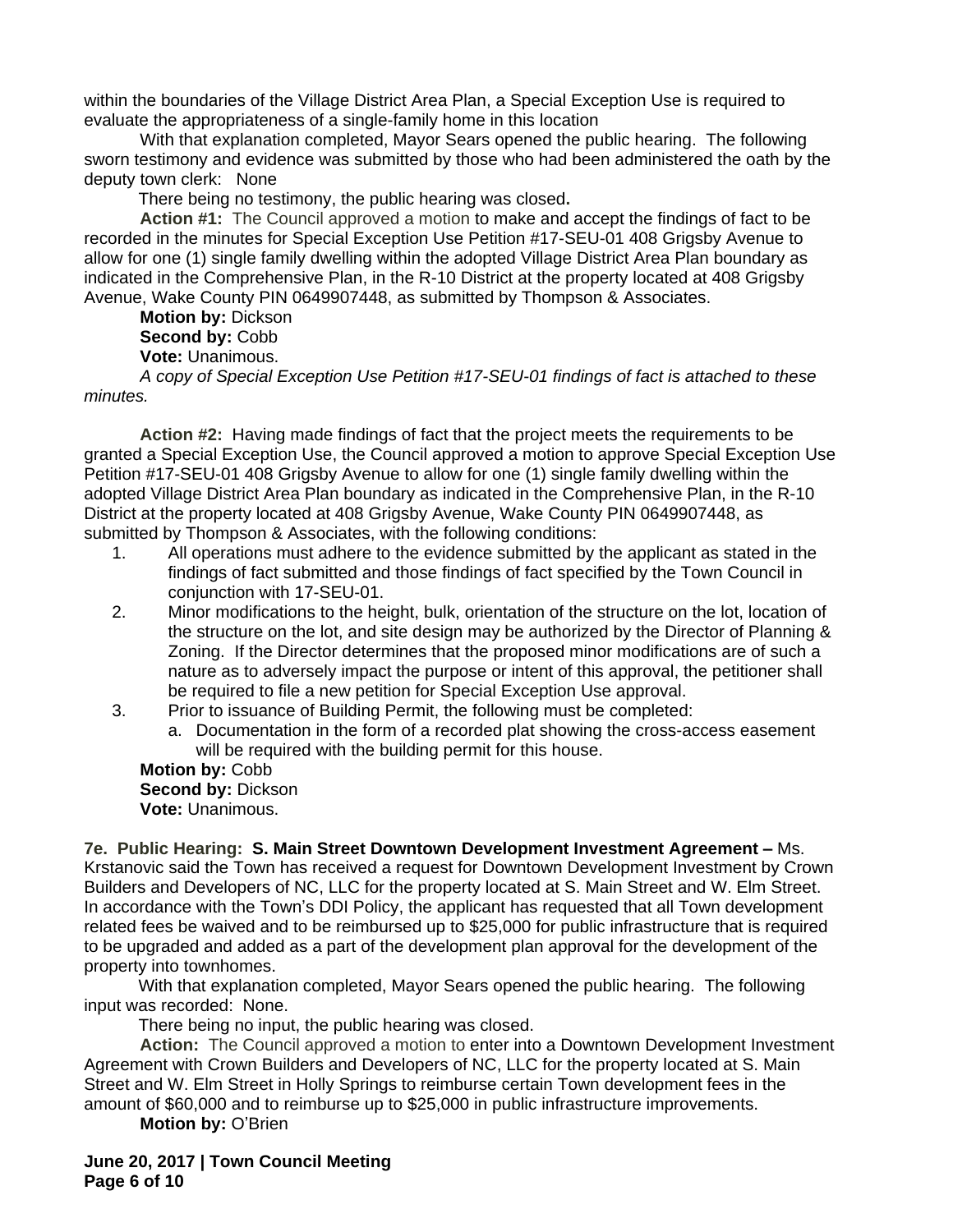**Second by:** Villadsen

**Vote:** Unanimous.

*A draft copy of the S. Main Street Downtown Development Investment agreement is attached to these minutes*

**8. Consent Agenda:** The Council approved a motion to approve all items on the Consent Agenda. The motion carried following a motion by Councilman Cobb, a second by Councilman Dickson and a unanimous vote. The following actions were affected:

8a. Budget Amendment Report – The Council received monthly report of administrative budget amendments. *A copy of budget amendment report is attached to these minutes.*

8b. Budget Amendment End of Year Adjustments – The Council adopted amendments to the FY 2016-17 budget to provide end-of-year adjustments to accounts. *A copy of budget amendments are attached to these minutes.*

8c. Budget Amendment, \$14,300 - The Council adopted an amendment to the FY 2016-2017 budget for \$14,300 to cover costs of ladder 255 repairs. *A copy of budget amendment is attached to these minutes.*

8d. Budget Amendment, \$114,520 - The Council adopted an amendment to the FY 2016-2017 budget for \$114,520 to cover the cost of replacing a 2008 dump truck.*A copy of budget amendment is attached to these minutes.*

8e. Sugg Farm Picnic Shelter / Restroom Contract – The Council approved to retain Weeks Turner Architecture in the contract amount of \$35,000 for design of a picnic shelter and restrooms at Sugg Farm.

8f. Reallocate Funds for NMAC Sound System - The Council approved to reallocate \$6,000 no longer needed for track out camp furniture and equipment for the NMAC sound system**.**

8g. Remote Control Flight Field - The Council adopted a park policy designating the field to the left of the entrance at Sugg Farm as a Remote Control Flight Field where RC devices can be flown and operated safely.

8h. Resolutions 17-26 and 17-27 – The Council adopted resolutions 17-26 and 17-27 entering interlocal agreements for inspections of County, Wake Tech and Wake School System projects. C*opies of Resolution 17-26 and 17-27 is attached to these minutes.*

8i. Resolution 17-29 – The Council adopted Resolution 17-29 directing the town clerk to investigate the sufficiency of annexation petition A17-01 and setting the public hearing. *A copy of Resolution 17-29 is attached to these minutes.*

8j. Council Order 17-01 – The Council adopted Council order 17-01 authorizing Wake County to levy and collect Town of Holly Springs property taxes. *A copy of Council Order 17-01 is attached to these minutes.*

8k. Reclassification of Police Lieutenant Position – The Council approved the reclassification of a police lieutenant position with a salary grade 83 to an administrative services manager with a salary grade 82.

8l. Resolution 17-30 – The Council adopted Resolution 17-30 declaring a police vehicle surplus to the needs of the Town. *A copy of Resolution 17-30 is attached to these minutes.*

8m. Southern Crossroad Reimbursement Agreement – The Council approved Infrastructure Reimbursement Agreement amendment with the developer of Southern Crossroads for the upsizing of sewer lines.

8n. W. E. Hunt Recreation Center HVAC Contract – The Council approved to enter contract with Piedmont Services Group for full service HVAC coverage at the W. E. Hunt Recreation Center in FY 2018.

80 Lochridge Recreation Center - The Council approved to extend the approval expiration date for Lochridge recreation center to Nov. 17.

8p. Lake Edge Drive Storm Drain Project – The Council approved to establish a project fund for the Lake Edge Drive storm drain improvement project.

8q. Engineering Contracts Report - The Council received a report of engineering contracts amounting to less than \$15,000 approved by the town manager.

**June 20, 2017 | Town Council Meeting Page 7 of 10**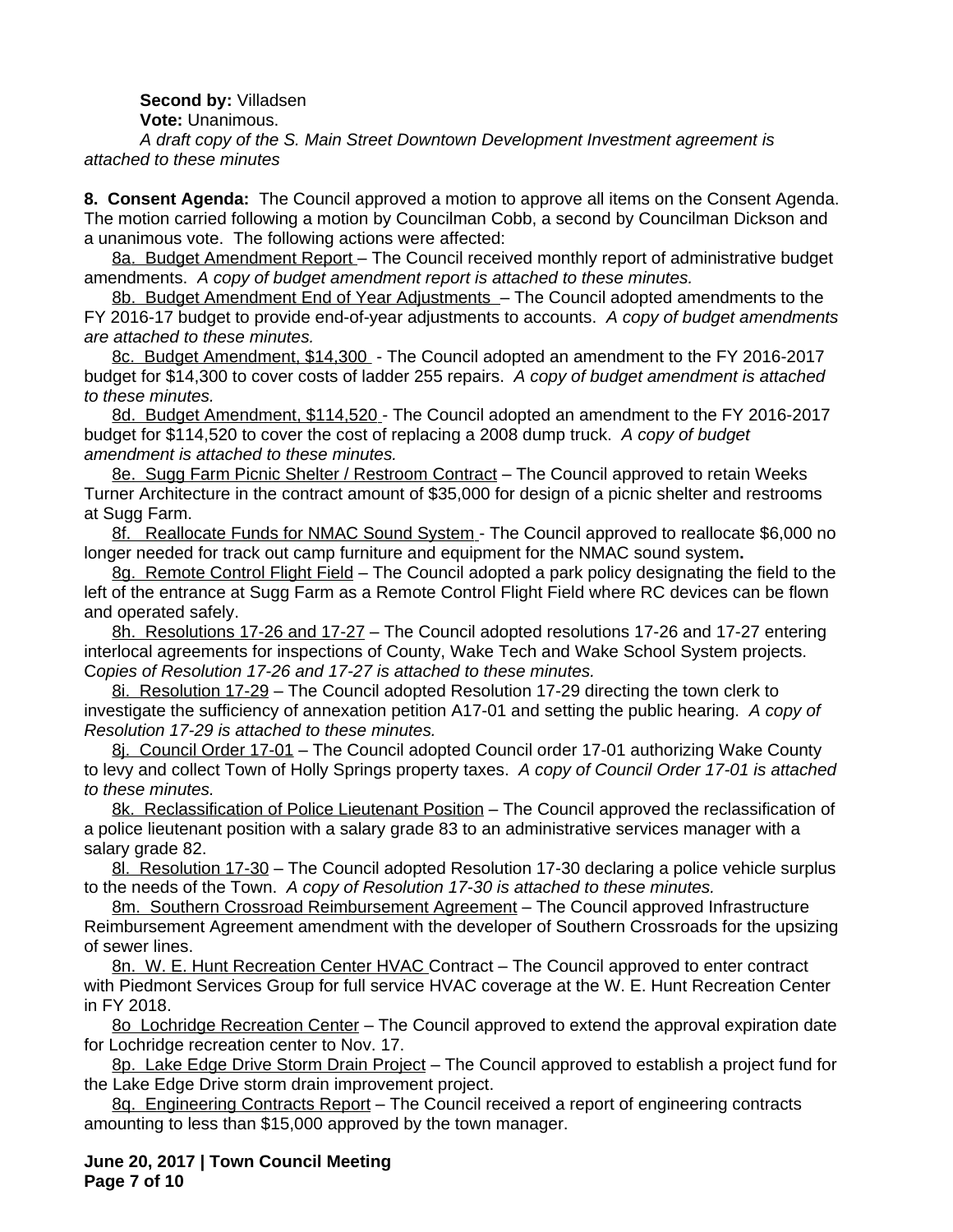8r.Budget Amendment, \$347 – The Council adopted an amendment to the FY 2016-17 budget for \$347 to cover mileage overage. *A copy of budget amendment is attached to these minutes.*

8s. Downtown Development Project - The Council approved to retain Bass, Nixon and Kennedy Inc. for \$25,300 for survey services and approve funding for the downtown development project.

8t. Downtown Arear Traffic Impact Analysis – The Council approved to retain Kimley-Horn and Associates for \$19,000 for a traffic impact analysis in the downtown area and authorize a related budget amendment and project budget.

8u. Budget Amendment, \$7,150 - The Council adopted an amendment to the FY 2016-17 budget for \$7,150 to provide reimbursement of sewer capacity and acreage fees to the developer of The Mills at Avent Ferry. *A copy of budget amendment is attached to these minutes.*

8v. Maintenance Barn Renovation Project – The Council approved funding for the maintenance barn renovation from the Parks and Recreation reserve account and authorize contract, pending approval of the town attorney.

**9a. Holly Spring Lions Club FY 2016-17 Grant –** Ms. Powell said the Council received and awarded seven applications amounting to \$10,000 in funding during this year's community agency grant program. That left \$5,000 in that line item.

She said since then, the new Holly Springs Lions Club applied in hopes of getting \$2,500 to put toward an eye testing machine for children and adults to be used at community events and schools.

The Lions Club submitted the grant application this week in hopes the Council would consider providing grant funding from the leftover funds.

Ms. Powell said that any funds left over in the budget at the end of June would be absorbed into the General Fund and committed to fund balance at the close of the fiscal year (i.e. cannot be rolled over to next year.) Beginning July 1, the line item will be replenished with 15,000 new dollars, pending approval of the budget.

The requested motion includes a provision to authorize a late purchase order since typically, the Town stops issuing purchase orders and spending in mid-May unless there is an emergency or unforeseen circumstance.

**Action:** The Council approved a motion to authorize a late purchase order and award a FY 2016-17 community agency grant of \$2,500 to the Holly Springs Lions Club.

**Motion by:** O'Brien **Second by:** Villadsen **Vote:** Unanimous

**9b. ETJ Board of Adjustment Member Appointment –** Ms. Clapp said on April 12, the Department of Planning & Zoning received notification from Glen Walker, Board of Adjustment ETJ/Regular Member and Chairman, that he was resigning from the board as he and his family will be moving out-of-state. Mr. Walker has served on the Board of Adjustment since 2009 as both an in-town member and an ETJ member. He also has served as the Chairman of the Board since 2015.

In accordance with the Board Appointment Policy Statement, the vacancy was advertised and applications were sought to fill this vacancy. The Town Council is being asked to make a recommendation to the Wake County Board of Commissioners to fill the remainder of the term ending Feb. 28, 2018.

The following is the list of the applications that were received by the Office of the Town Clerk to fill this vacancy and attached is a copy the applications and a map that indicates the location of the current Board of Adjustment members and the candidates:

- Jeremy D. Hudson- Rex Road
- Lois Q. (Lisa) Semmens- Olde Mills Lake, currently the BOA ETJ Alternate.

## **Regular ETJ Member: Term Ending Feb. 28, 2018**

**June 20, 2017 | Town Council Meeting Page 8 of 10**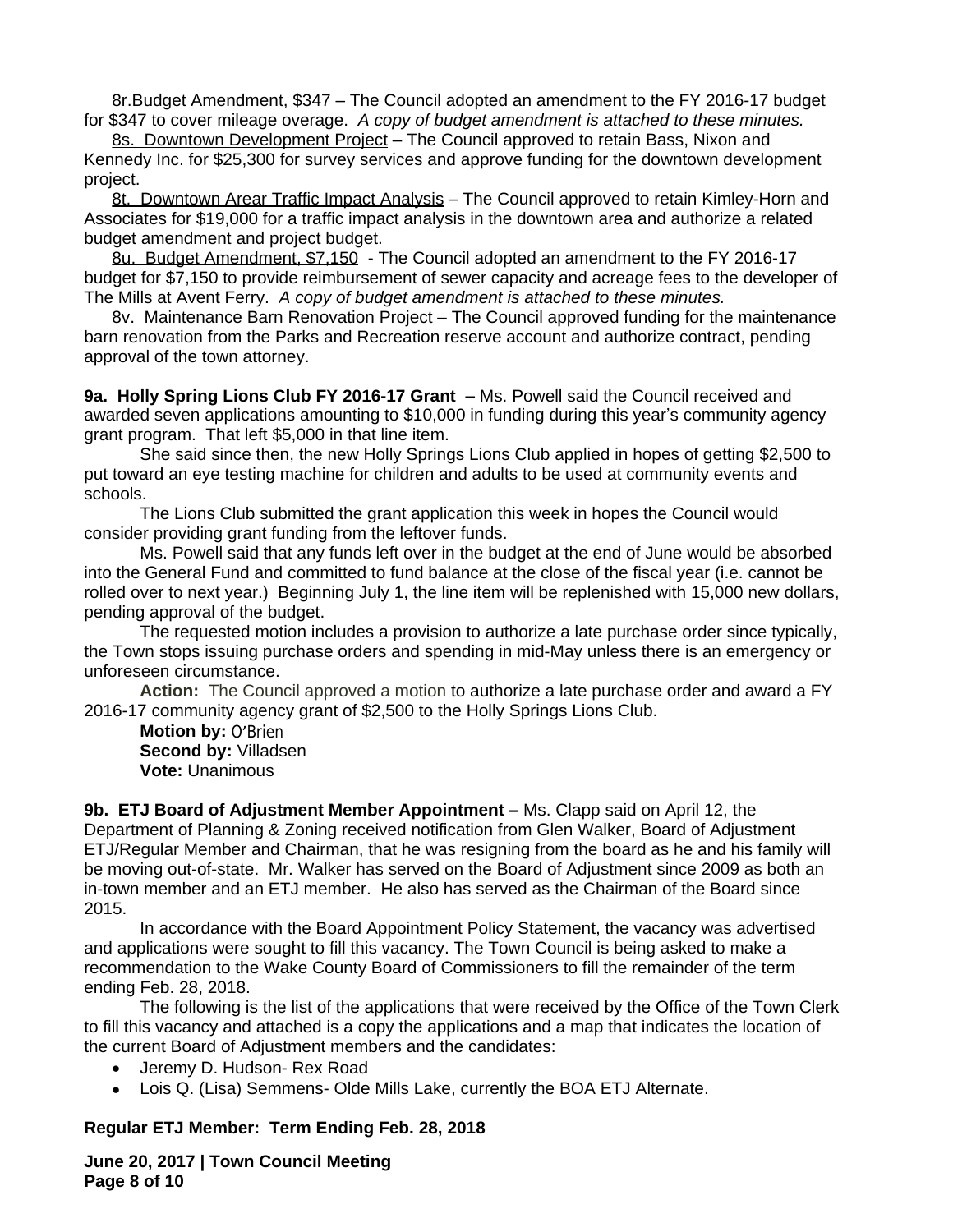This position requires appointment by the Wake County Board of Commissioners. The Holly Springs Town Council may recommend names of interested individuals to the WCBOC for official appointment.

The Town Council has two options:

- 1. Move the current ETJ alternate member (Lois (Lisa) Semmens) to fill the remainder of the regular member position term and appoint a new ETJ alternate member with a term ending Feb. 29, 2020.
- 2. Appoint a new member to fill the remainder of the ETJ regular member position with a term ending Feb. 28, 2018 and keep the alternate member as she is established.

**Action #1:** The Council approved a motion to recommend that the Wake County Board of Commissioners appoint Lois Q. (Lisa) Semmens to fill the remainder of the ETJ regular member position with a term ending Feb. 28, 2018 and Jeremy D. Hudson to fill the remainder of the ETJ alternate member position with a term ending Feb. 29, 2020.

**Motion by:** Dickson Second by: Cobb **Vote:** Unanimous

**9c. Military Discount Park Policy –** Mr. Bradley said that in an effort to extend benefits to those members of our community who have served in the military, staff recommends implementing a Military Fitness Membership Option. The proposed membership option would offer reduced fees to all active duty military and veterans at a discounted rate lower than all other membership types. Family members are not eligible to receive the Military Membership Option. However, they may elect to take advantage of the Family Plan.

Councilman Dickson had suggested adding a condition that the veterans should be honorably discharged. The proposed policy was amended to require veterans to provide active military ID card or discharge papers evidencing an honorable discharge.

**Action:** The Council approved a motion to adopt a parks policy approving military discounts for the fitness center.

**Motion by:** Cobb **Second by:** Dickson **Vote:** Unanimous

**9d. Downtown Development Project –** Mr. Levitt said the Town Council previously approved a development agreement with 242 Main Street Holly Springs, LLC for the construction of 45,000 square feet of office, retail, restaurant, services and other similar active uses. Holly Springs is responsible for delivering public infrastructure, including 180 parking spaces, streetscape improvements, the extension of Rogers Rd, and a regional stormwater facility serving the area. This private-public partnership is anticipated to ignite development downtown and interest in downtown development projects already has increased significantly.

He said staff posted a request for letters of interest from design firms that were experienced in these types of multi-disciplined design challenges. Eight design firms submitted letters of interest, and a review committee selected CLH Design, PA as the Town's best option. CLH has demonstrated expertise in these types of projects, and we have witnessed firsthand the efficient project management skills that the firm has to offer. Design challenges are plentiful for this project and matching the two projects up will require extreme attention to detail. The schedule of the project also will be accelerated and poses its own challenges.

The public portion of the project will exceed the deliverables promised in the developer agreement previously brought before council. The Town is required to provide 180 parking spaces but plans to construct approximately 350 spaces to serve the downtown area and incentivize future projects. Similarly, the stormwater management facilities will be over-sized to handle future projects and improve stormwater discharge into nearby streams.

CLH proposed to lead this project to construction for \$262,780.